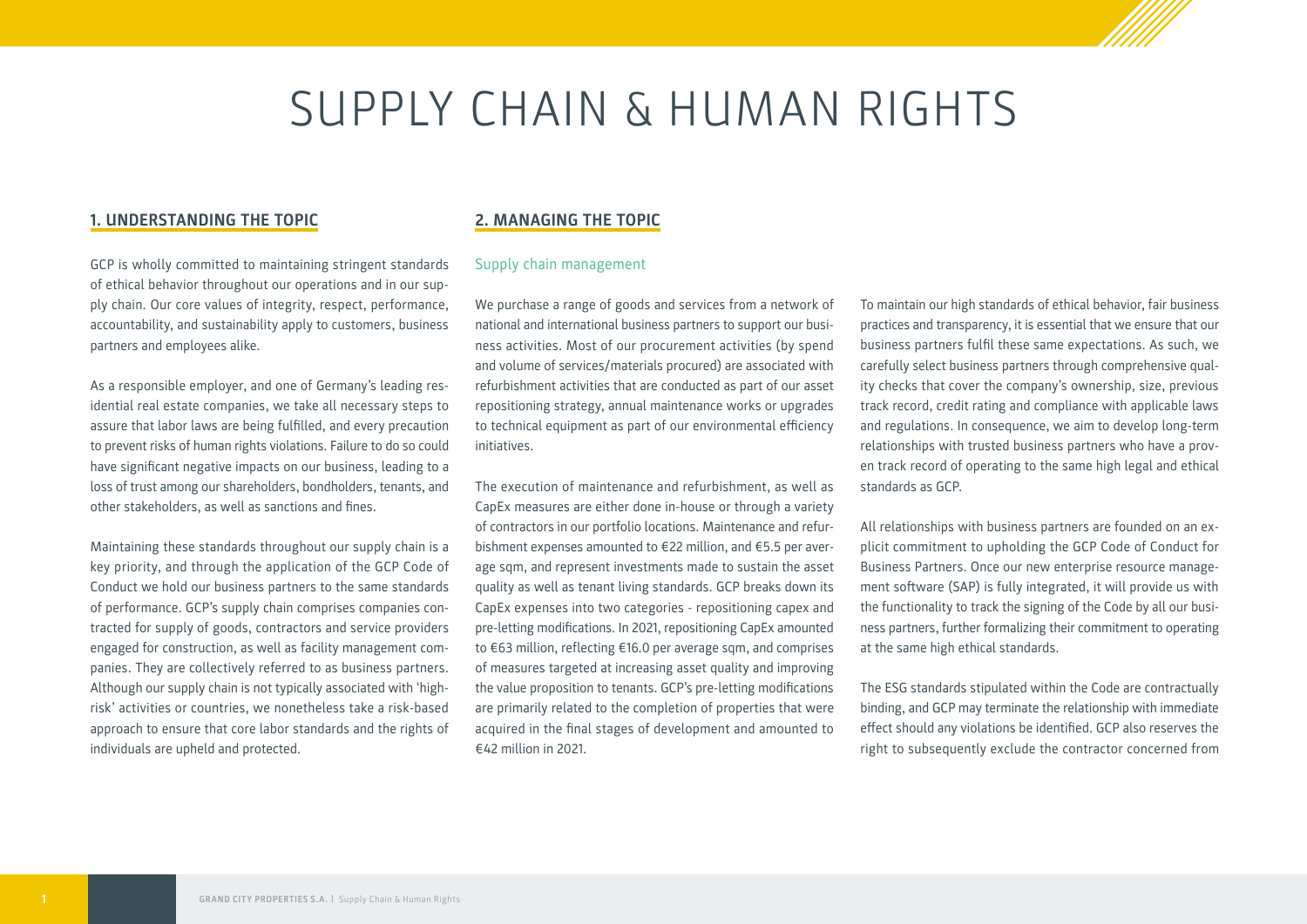the awarding of future contracts. We clearly communicate our expectations in invitations for bids, including any project or material environmental specifications. An open dialogue about our commitment to sustainability plays an important role when beginning a relationship with a new business partner. In addition, business partners are expected to mitigate negative environmental impacts wherever possible and orient their operations toward the ISO 14001 environmental management standard.

In general, supply chain related risks are reduced by the fact that all business partners contracted by GCP operate within central Europe. This means that, like GCP, they are subject to the EU's comprehensive legal framework. Where significant potential hazards are identified, such as in the handling of goods, business partners are required to provide evidence of corresponding certifications and permits. In addition, we perform regular checks during site visits, e.g., when materials are delivered to sites.

The Group's centralized procurement department is primarily responsible for sourcing essential products for GCP and ensuring that the materials specified comply with applicable laws, for example with regards to energy efficiency. If additional energy or other sustainability-related characteristics are required, the department works with other teams such as the Energy Department. Procurement may be conducted on a departmental basis, for example concerning construction materials, if it is more efficient to do so. Nevertheless, these activities are underpinned by a Green Procurement Policy that defines the basis on which contracting decisions should be made and is communicated to all employees with purchasing responsibility.

We educate our staff accordingly to enhance awareness of how purchasing decisions affect environmental impact and other sustainability issues in the supply chain, and as much as possible we purchase services and materials from local organizations. For example, given the short timeline and smaller size of our apartment and building refurbishment projects, we award most projects to local business partners (defined as up to two hours travelling time from a project).

#### Human rights

GCP views upholding recognized standards of decent work and respect for human rights to be non-negotiable components of our business premise. As we operate mainly in Germany and London, our operations are governed by the strict regulations and legal framework of the European Union and the United Kingdom. These laws provide extensive human rights protection at a local level, meaning concrete human rights violations are not a substantial risk in our operations.

Nevertheless, we strengthened the process of identification, and wherever required, management of human rights within our operations and throughout our supply chain with the creation of our Human Rights Policy. The policy details GCP's commitment to fully respect and uphold human rights in accordance with the UN Guiding Principles on Business and Human Rights and international standards including the Declaration of the International Labor Organization on Fundamental Principles and Rights at Work and the International Bill of Human Rights, covering topics such as equality, freedom of association, a safe work environment, and education and development. In addition, it lays

out the expectations of suppliers, the monitoring and control of violations and infringements, and reporting requirements.

Accordingly, we undertake to avoid all possibility of human rights violations in the supply chain. A key element of GCP's asset repositioning strategy involves creating long-term value through the refurbishment of formerly mismanaged residential properties. The building work required by these activities is carried out by construction companies and their subcontractors. The main area for possible human rights violations lies with subcontractors, as these are not under direct oversight by GCP. There is also a risk of human rights violations occurring in relation to the migrant workers employed by large construction firms.

Human rights violations of any kind are not tolerated, and all business partners are mandated to commit to providing decent standards of work. Child labor and forced labor are explicitly renounced. We equally expect all business partners to foster workplaces free of discrimination and harassment.

Effective controls of business partner selection have been implemented. All business partners, who are primarily local medium-sized enterprises, are required to sign GCP's Code of Conduct for Business Partners, which details a firm commitment to human rights. In the case of construction activities, each undertaking is managed by a dedicated GCP project manager, who deals directly with the on-site contractors. Regular project manager visits at all sites - during acceptance of partial deliveries of services or within the scope of inspections - evaluate contractors' compliance with the Code. GCP also conducts spot checks of business partners' compliance through our relevant operational departments.